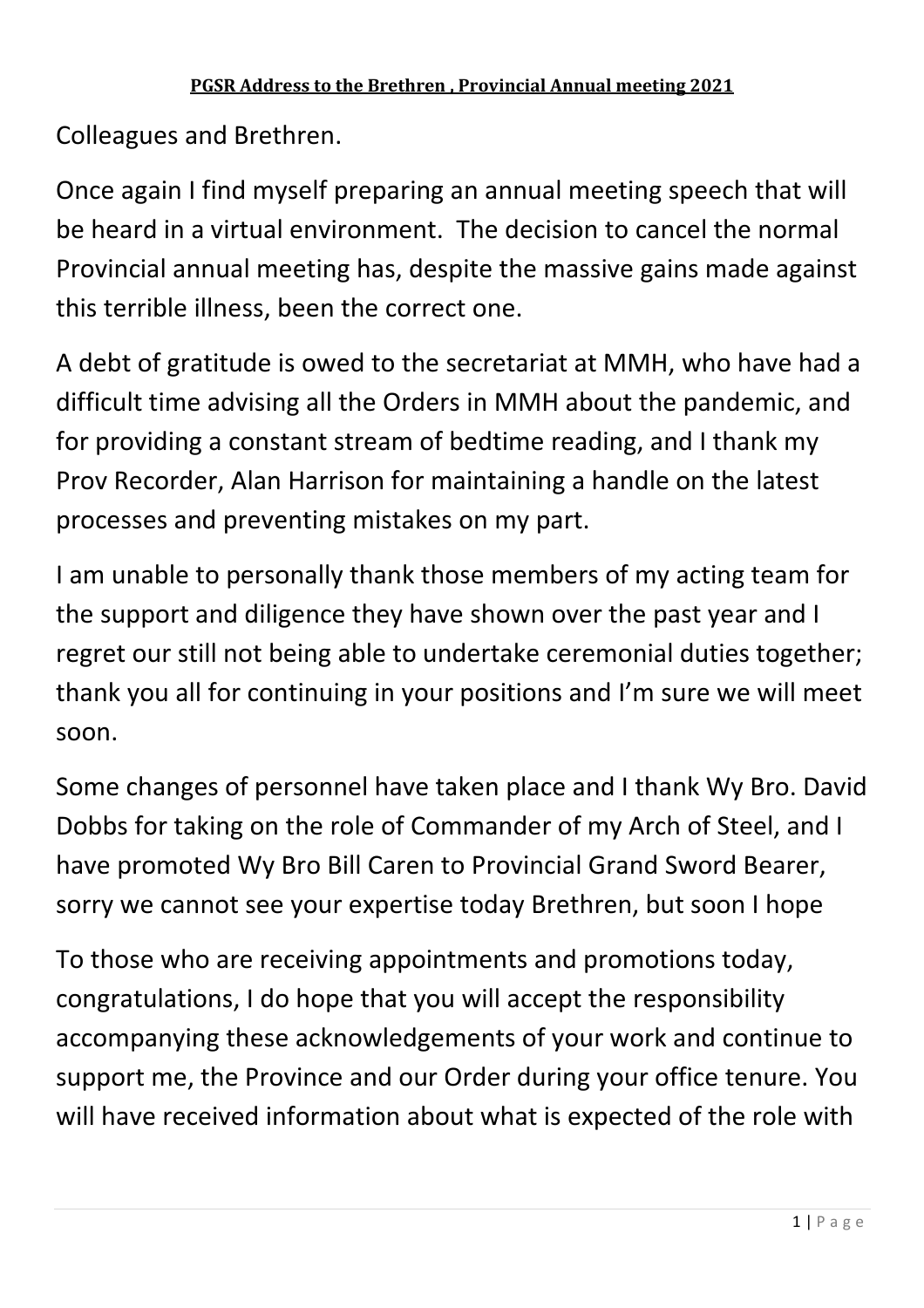your offer letter, these role descriptions are also available on our web site.

Again I thank Bro Barrie Billinge for his fabulous work in continuing to update our web site which remains our main Provincial information point and recruiting tool. (www.osmcheshireandnorthwales.org.uk)

As you have already heard, we have been able to continue with our Charitable work, the latest cheques, each of £2,000, for the Parkinson's charity, and for Hope House Children's Hospice, both delivered in, of course, a socially distanced manner, by my Deputy, Tony Stringer.

My Arch of Steel continues to provide a platform for Brethren to understand the workings of the Province, to attend team visits with the Executive of the Order and provides myself and my team with the opportunity to assess the commitment and conduct of the members for the future, Any Prince of the Order is eligible to join don't be shy, if interested speak to Wy Bro David Dobbs.

This is my first opportunity to congratulate those members of this Province who received first appointment to or promotion in Grand Conclave at the 2020 annual meeting:

R.Wy.Bro. Paul Robert Crudge was re-appointed as the Grand Guide.

Wy.Bro. Raymond Bridgehouse was promoted to Past Grand Visitor and became a V.Wy.Bro.

Wy.Bro. Brian Benjamin Williams was promoted to Past Assistant Grand Director of Ceremonies

Wy.Bro. Kenneth Bardsley was appointed Past Grand Standard Bearer

Wy.Bro. Trevor Charles John Simcock was appointed Past Assistant Grand Guarder.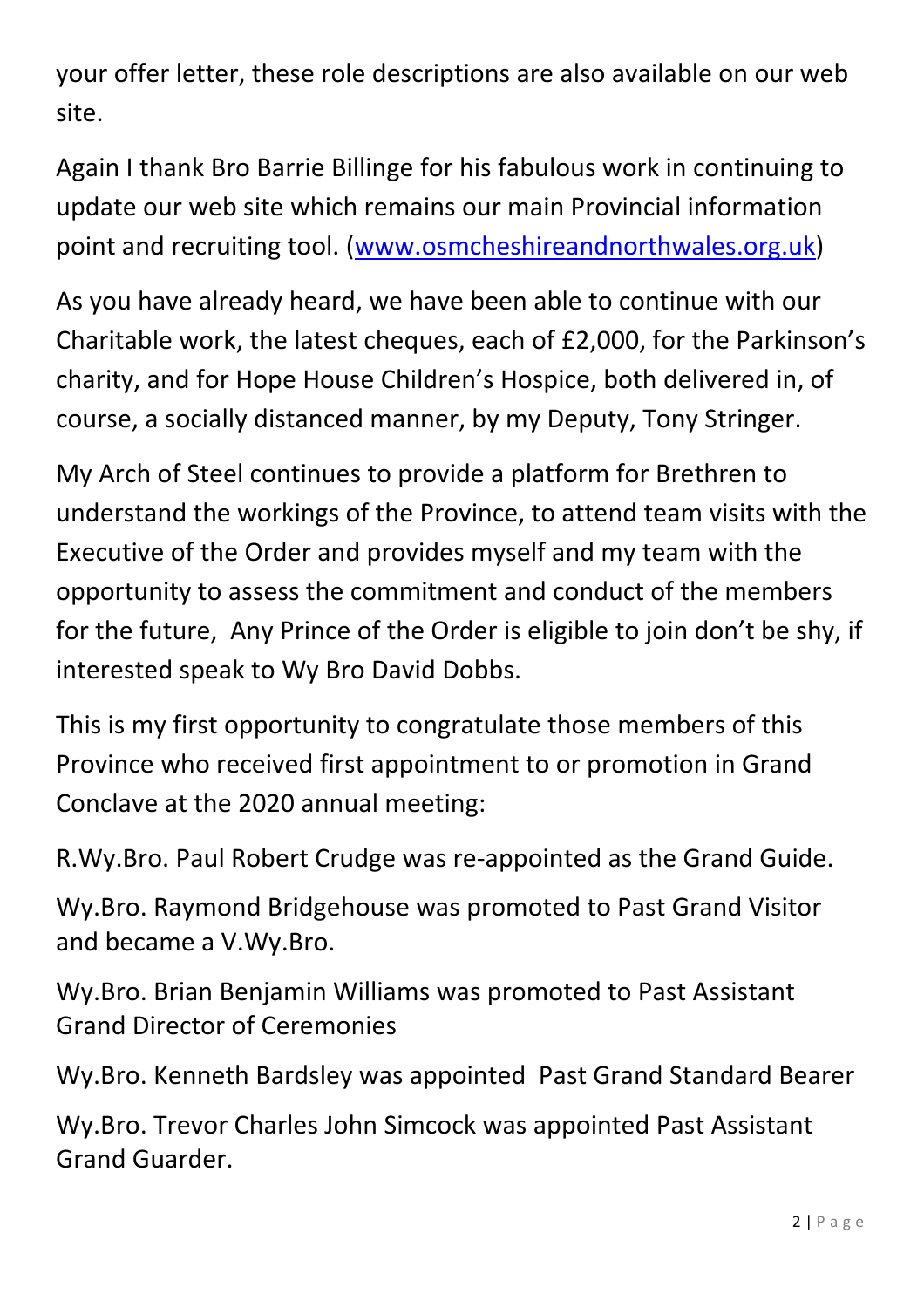Wy.Bro. Keith Andrew Bailey was appointed as an acting Grand Steward

Bro. Michael John Steggles was appointed as a member of the Grand Supreme Rulers Arch of Steel.

I send you all my most sincere congratulations.

I am delighted to report that the new Conclave in Bangor, named the Carreg y Wyddfa, Stone of Snowdon to those who are unable to speak Welsh, Conclave No. 633, will be consecrated by the Most Worthy Grand Supreme Ruler on Thursday 18<sup>th</sup> November 2021, and I hope that the Province will provide a good turn out to extol the virtues of our Province. I pass on my sincere gratitude to Wy Bro Martin Wynne Jones and Wy Bro Malcolm Orr for their extremely hard work in the organisation of this project.

In addition we will Consecrate a new Scarlet Cord Consistory in Rhyl later this year, I am sure many will want to update their knowledge of the OSM by continuing their journey via this attendant Order.

Brethren in Cheshire, two new units in North Wales, come on we need more in Cheshire too.

As always, all these, and many other important issues have been supervised by my superb Deputy Tony Stringer, and my gratitude to him is well known.

My thanks to you all for maintaining your interest in the Order and I look forward to our meeting again in safety, indeed we are planning a full Provincial ceremony, as an investiture meeting, to be held on Wednesday 20<sup>th</sup>. October, though the venue has yet to be decided. Please all who are here today put that date in your diary and I hope to meet and greet you properly.